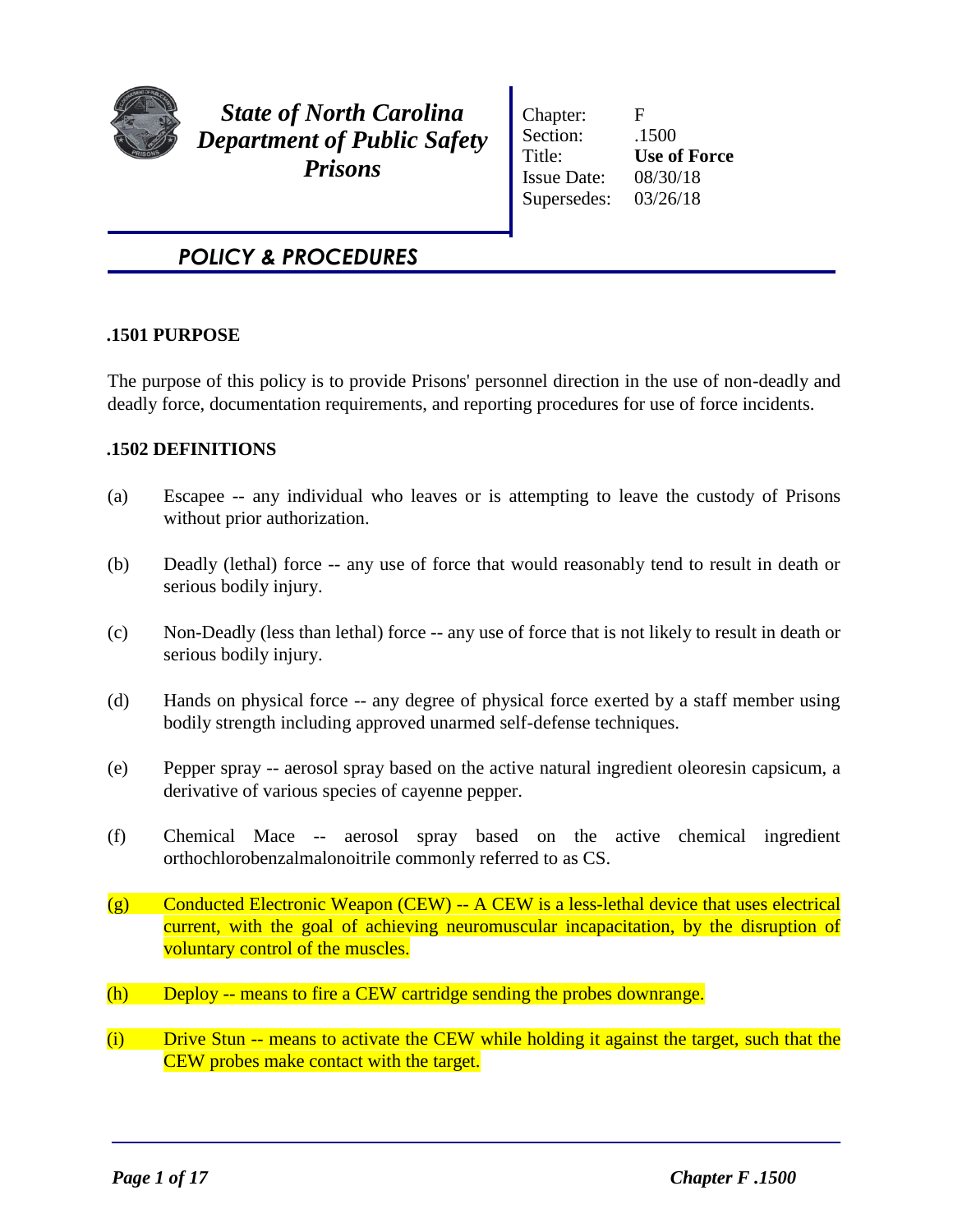- (j) Individual control devices -- include the specific expandable baton and rigid baton as designated in the Standard Equipment list.
- (k) Mechanical restraints -- include handcuffs, waist chains, leg cuffs, handcuff covers "black box", pad locks, and flex cuffs.
- (l) Tear gas refers to the formula orthochlorobenzalmalonoitrile, commonly referred to as CS, contained in various dispersion instruments including grenades, projectile, and canisters. Normally used to disperse multiple subjects or in crowd control applications.
- (m) Probable cause -- reasonable grounds to believe that an offense has been (or is being) committed and that a specific person committed it.
- (n) Breach of the peace -- a fight, disturbance, shouting, riot or the like.
- (o) Chemical Munition a less than lethal hand thrown grenade, or a less than lethal munitions fired from either a designated 12 gauge shotgun or 37mm grenade launcher that contains either OC (Oleoresin Capsicum) or CS (orthochlorobenzalmalonoitrile). A chemical munitions is utilized to subdue hostile offenders or quell disturbances by the use of chemical agents with minimal threat of injury.
- (p) Specialty Impact Munitions a less than lethal hand thrown grenade, or a less than lethal munitions fired from either a designated 12 gauge shotgun or 37 mm grenade launcher that contains foam, rubber or wood batons or rubber pellets. The special impact munitions are designed to utilize impact to cause discomfort to bring hostile and/or disruptive offenders under control.
- (q) Facility Chemical Officers Correctional sergeants or above who have completed the six hour "Duty Chemical Agents and Specialty Impact Munitions" lesson plan.

# **.1503 POLICY**

The following general guidelines apply to the use of force in Prisons.

- (a) The use of force shall be permissible only to the extent reasonably necessary for a proper correctional objective. This prohibition shall not be construed to mean that staff must suffer an assault upon their person before taking appropriate defensive action or that the use of force by another must be met with strictly equal force on the part of the staff.
- (b) An officer is authorized to use whatever degree of force that reasonably appears to be necessary to defend the officer or a third party from imminent assault. Reasonable force is authorized in order to prevent an escape or to ensure compliance with a lawful order or to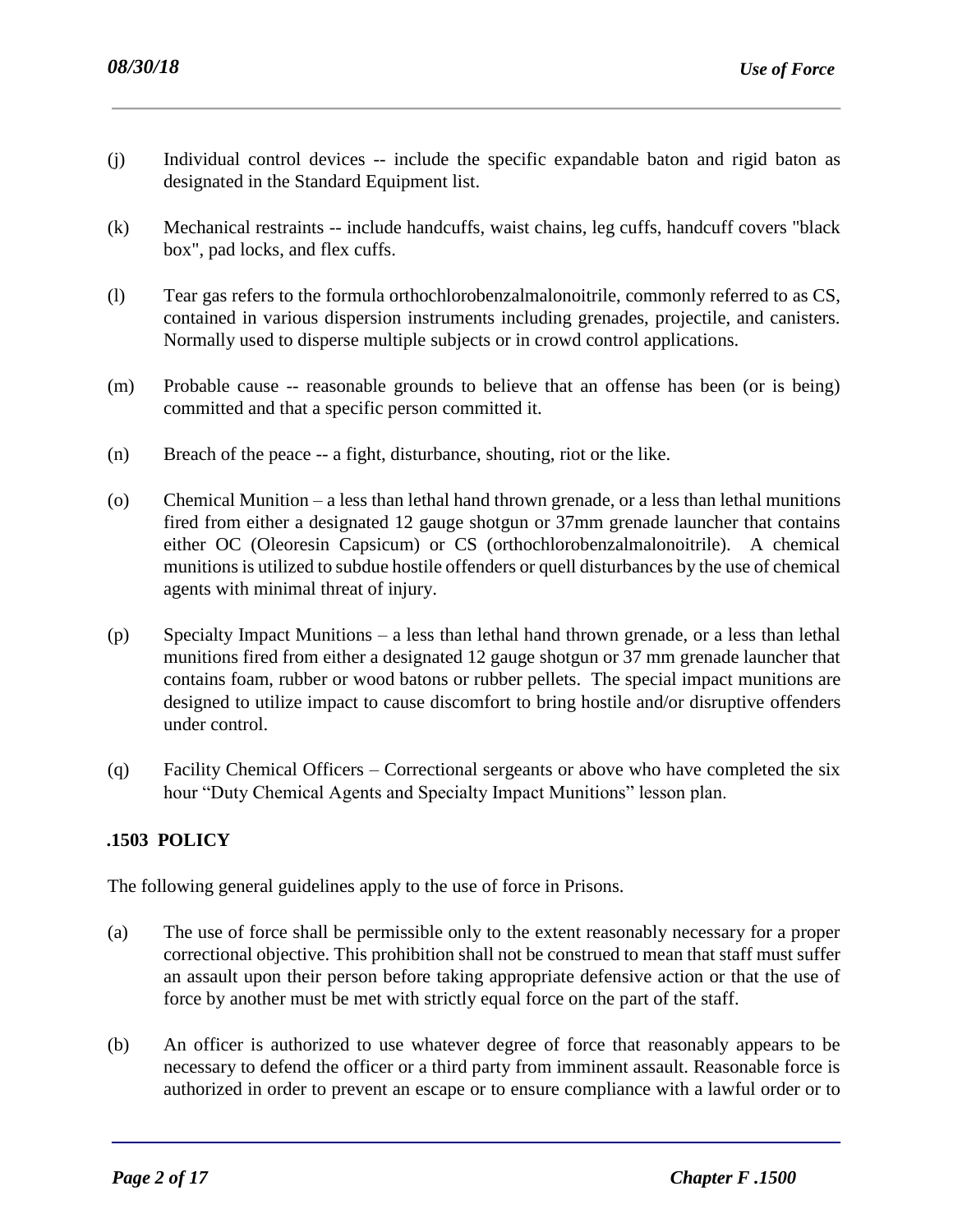protect property or to return an escapee to custody. When time and circumstances permit, a sergeant or supervisor of higher rank should be present to supervise anticipated use of force or situations likely to result in use of force. An officer should attempt non-forcible methods of offender control, but only to the extent reasonably possible under the circumstances as they appear to that officer.

- (c) An officer may lawfully utilize deadly force to:
	- (1) prevent the escape of a convicted felon,
	- (2) prevent or stop a life threatening assault on themselves or another person, or
	- (3) prevent escape of a pre-trial detainee awaiting felony charges.
	- (4) Deadly force may not be used solely to protect property or ensure compliance with a lawful order that does not implicate personal safety.
- (d) An officer is prohibited from using force solely as a result of verbal provocation. An officer shall not use force against an offender who has abandoned his/her resistance or who is effectively restrained. The use of force as punishment is strictly prohibited.
- (e) When employing any degree of force, the officer shall use reasonable care to ensure that uninvolved persons are not endangered by such use of force.
- (f) Each facility will designate the posts approved to be routinely issued batons and CEWs.
- (g) The expandable and rigid batons are the only impact tools authorized for duty use by Prisons personnel.
- (h) Prisons will maintain a policy and procedure governing the availability, control, and use of chemical agents, and related security devices and specifying the level of authority required for their access and use. Chemical agents are authorized only used with the authorization of the facility head or designee.
- (i) Firearms will be limited to those approved by the Director of Prisons. Use of a personal firearm is expressly prohibited. All firearms utilized must be the property of Prisons.
- (j) If an offender complains of a use of force and the use of force was not reported, the Officer-In-Charge will investigate. The investigation should begin with a face to face medical examination as soon as possible. If the Officer-In-Charge determines that a use of force should have been reported and the standard Incident Report completed, the responsible officer will be subject to disciplinary action.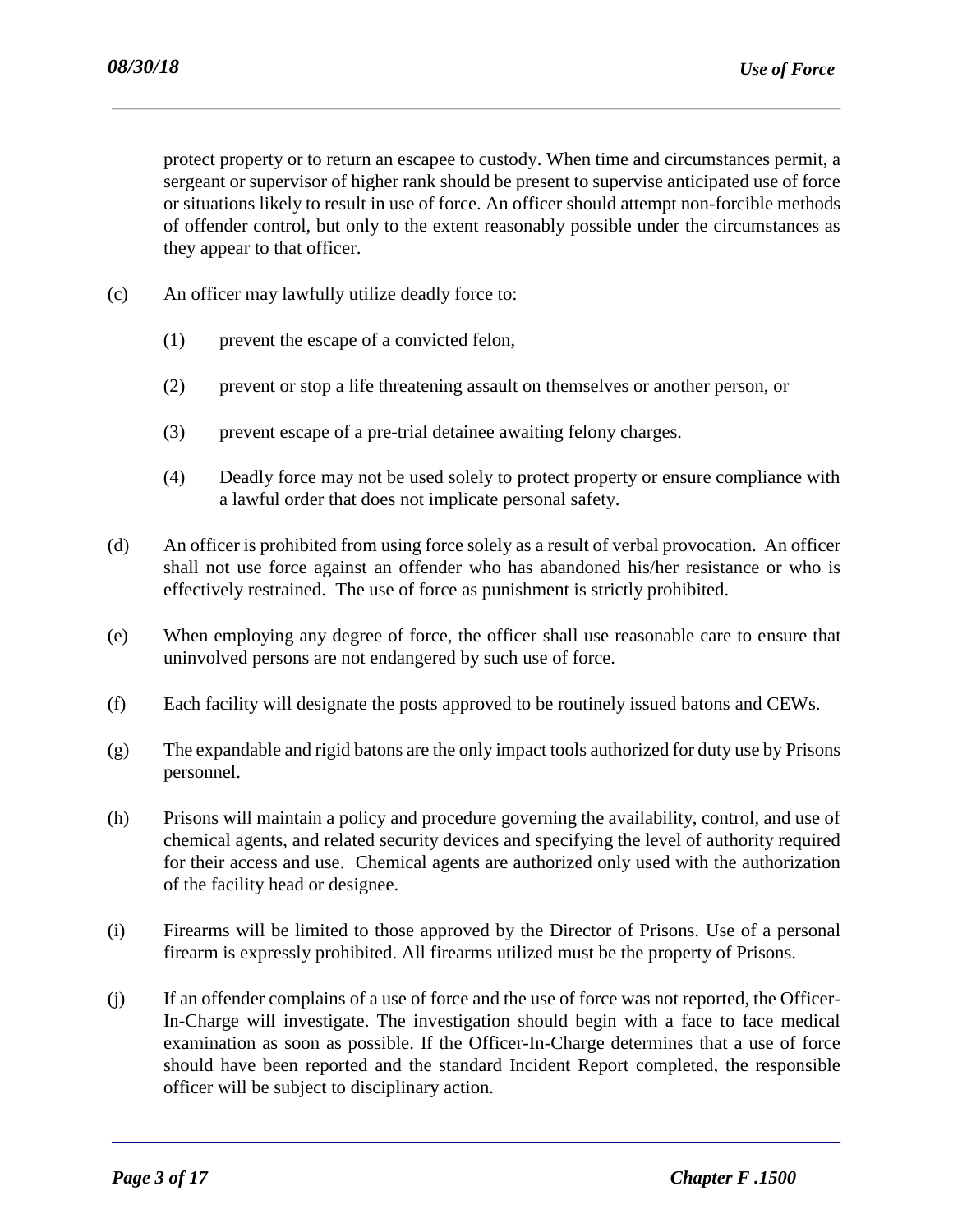- (k) Escapes.
	- (1) Deadly force is not authorized against a misdemeanor escapee, a pretrial detainee awaiting misdemeanor charges or in the apprehension of these persons except where there is an imminent threat of death or serious bodily injury presented.
	- (2) Deadly force is authorized against a felon escapee or a pretrial detainee awaiting felony charges.

### **.1504 PROCEDURES**

Procedures for the use of force restrict the use of force to instances of justifiable self-defense, protection of others, protection of state property, prevention of escapes, and to maintain or regain control, and then only as a last resort and in accordance with appropriate statutory authority. In no event is physical force justifiable as punishment. A written report is to be prepared following all uses of force and is submitted to administrative staff for review. Staff shall be instructed to use only the amount of force that is reasonably necessary to accomplish the underlying correctional objective. Efforts to control a situation through communication should be attempted, if feasible, prior to any use of force. Pepper spray or other techniques that reduce the risk of injury to staff and offenders should be used as the first response to an aggressive offender, if feasible under the circumstances.

Prisons policy and procedure will govern the availability, control and use of chemical agents, and related security devices and specify the level of authority for their access and use. Chemical agents are used only with the authorization of the facility head or his designee.

- (a) Hands-on Physical Force, including approved CRDT (Control, Restraints, Defensive Techniques), self-defense techniques, may be used:
	- (1) To restrain or move a non-aggressive, non-compliant offender; or
	- (2) To subdue an aggressive offender when pepper spray is not effective or is not feasible; or
	- (3) To prevent an escape, to protect property, to defend the officer or a third party from imminent assault, to ensure compliance with a lawful order or to return an escapee to custody.
- (b) Pepper Spray, if feasible, should be used as the first level of response:
	- (1) To control or deter violent, threatening or aggressive acting offenders; or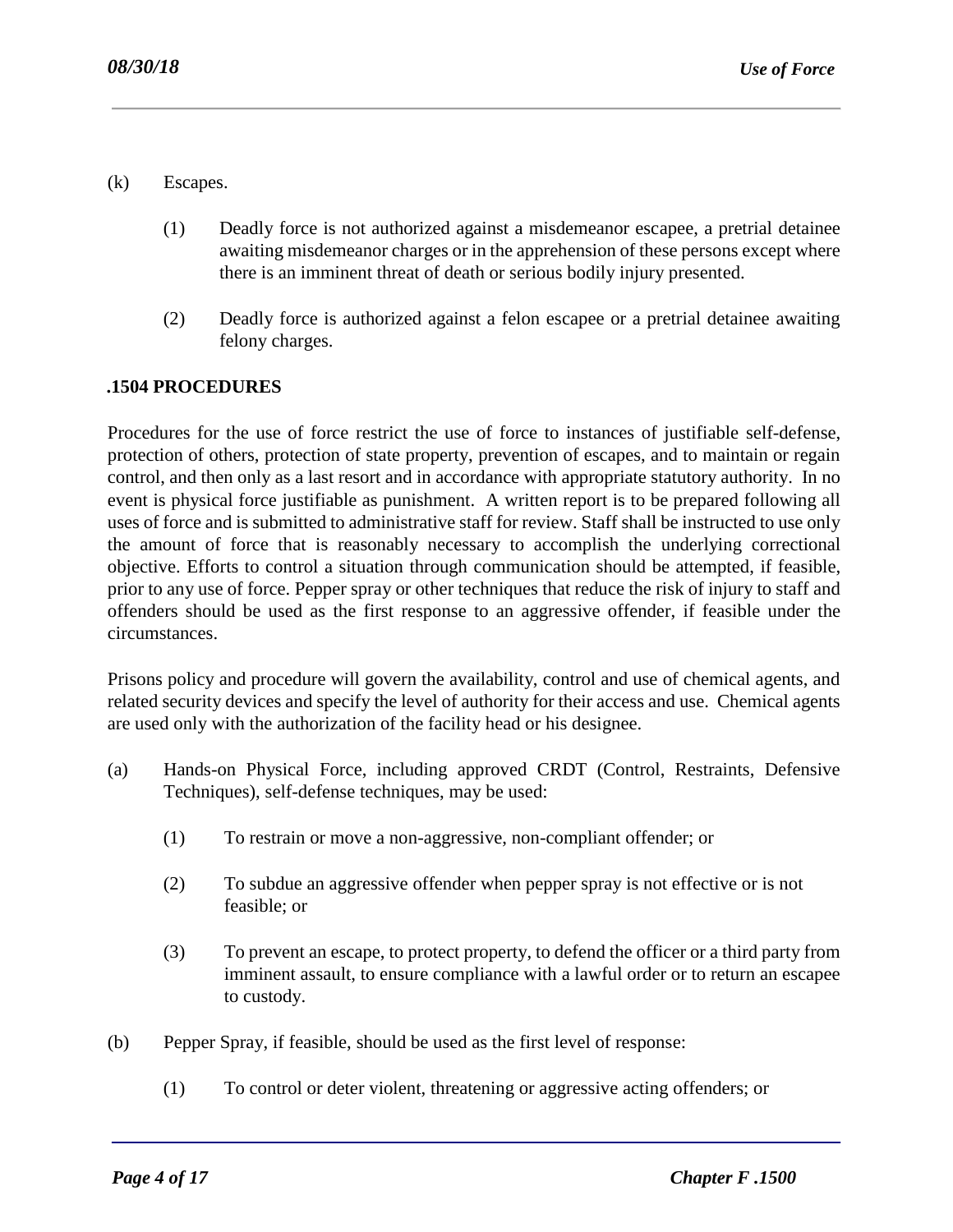- (2) To defend the officer or a third party from imminent assault.
- (3) Pepper spray is to be sprayed directly in the eyes.
- (4) An offender subject to pepper spray will be given an immediate opportunity to flush his or her eyes with water once control has been restored. An offender's refusal to flush his/her eyes shall be documented in the Incident Report.
- (c) Conducted Electrical Weapon (CEW):
	- (1) CEWs are authorized for use by trained officers in the performance of their official duties to control or deter violent, threatening or aggressive acting offenders; or to defend officers or third parties from an imminent assault. A CEW may be deployed against an offender; a CEW may be operated in drive stun mode when deployment is not feasible.
	- (2) Use of a CEW by an officer shall be in compliance and consistent with the most current training guidelines.
	- (3) Officers shall not display a CEW when force is not otherwise authorized.
	- (4) Officers shall receive the required training prior to being authorized to use a CEW.
	- (5) The CEW shall not be used on any subject who is clinically diagnosed as pregnant.
	- (6) Officers will give verbal warnings, when feasible, to warn the target, and all surrounding persons, of the impending CEW deployment.
- (d) Chemical Mace (to be used only by trained PERT or SORT staff)
	- (1) Chemical Mace may be used to the extent necessary to control or deter violent or aggressive acting offenders.
	- (2) An officer should attempt to avoid discharging mace into direct contact with an offender's face.
	- (3) An offender subjected to mace should be moved to a ventilated area and should be afforded an opportunity to shower and change clothes once control has been restored. An offender's refusal of the opportunity to shower and change clothes shall be documented in the Incident Report.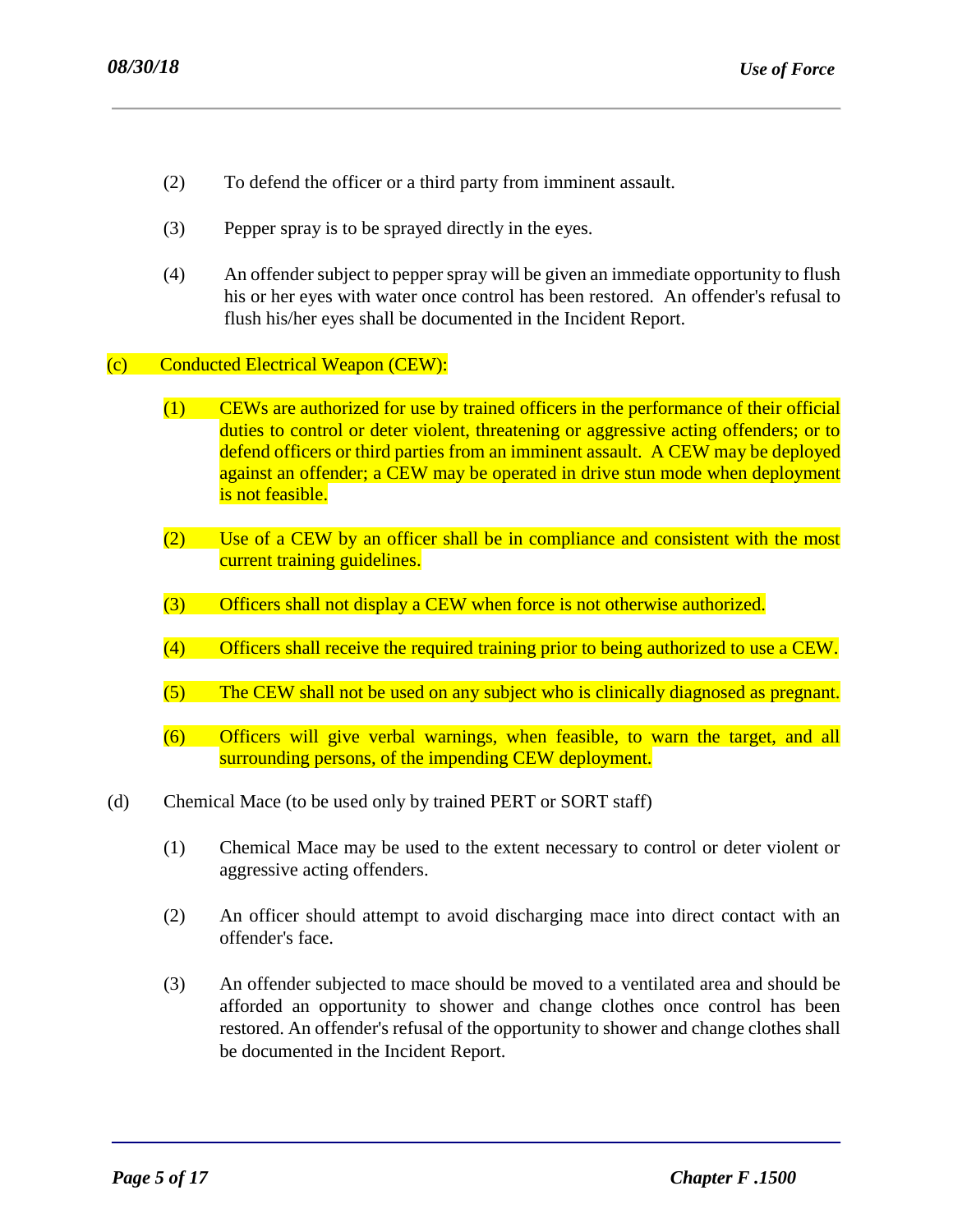- (4) Chemical Mace may only be used with authorization of facility head or Officer In-Charge of the facility.
- (e) Chemical Munitions (OC versions to be used by trained Facility Chemical Officers, PERT or SORT staff,) (CS versions to be used only by trained PERT or SORT staff)
	- (1) Chemical Munitions may be used to the extent necessary to control or deter violent or aggressive acting offenders.
	- (2) The trained chemical officers should evaluate each situation or disturbance and utilize the appropriate chemical munitions for each disturbance.
	- (3) An offender subjected to chemical munitions should be moved to a ventilated area and should be afforded an opportunity to shower and change clothes once control has been restored. An offender's refusal of the opportunity to shower and change clothes shall be documented in the Incident Report.
	- (4) Chemical Munitions may only be used with authorization of facility head or Officer-In-Charge of the facility.
- (f) Specialty Impact Munitions (to be used by trained Facility Chemical Officers, PERT or SORT staff)
	- (1) Chemical Impact Munitions may be used to the extent necessary to control or deter violent or aggressive acting offenders.
	- (2) The trained officer should evaluate each situation or disturbance and utilize the appropriate specialty impact munitions for each disturbance.
	- (3) Trained officers should attempt to avoid directing specialty impact munitions into direct contact with an offender's face.
	- (4) An offender subjected to specialty impact munitions should be moved to a holding area and should be afforded an opportunity to have any impact areas of his/her body checked by medical personnel. An offender's refusal of the treatment shall be documented in the Incident Report.
	- (5) Specialty Impact Munitions may only be used with authorization of facility head or Officer-In-Charge of the facility.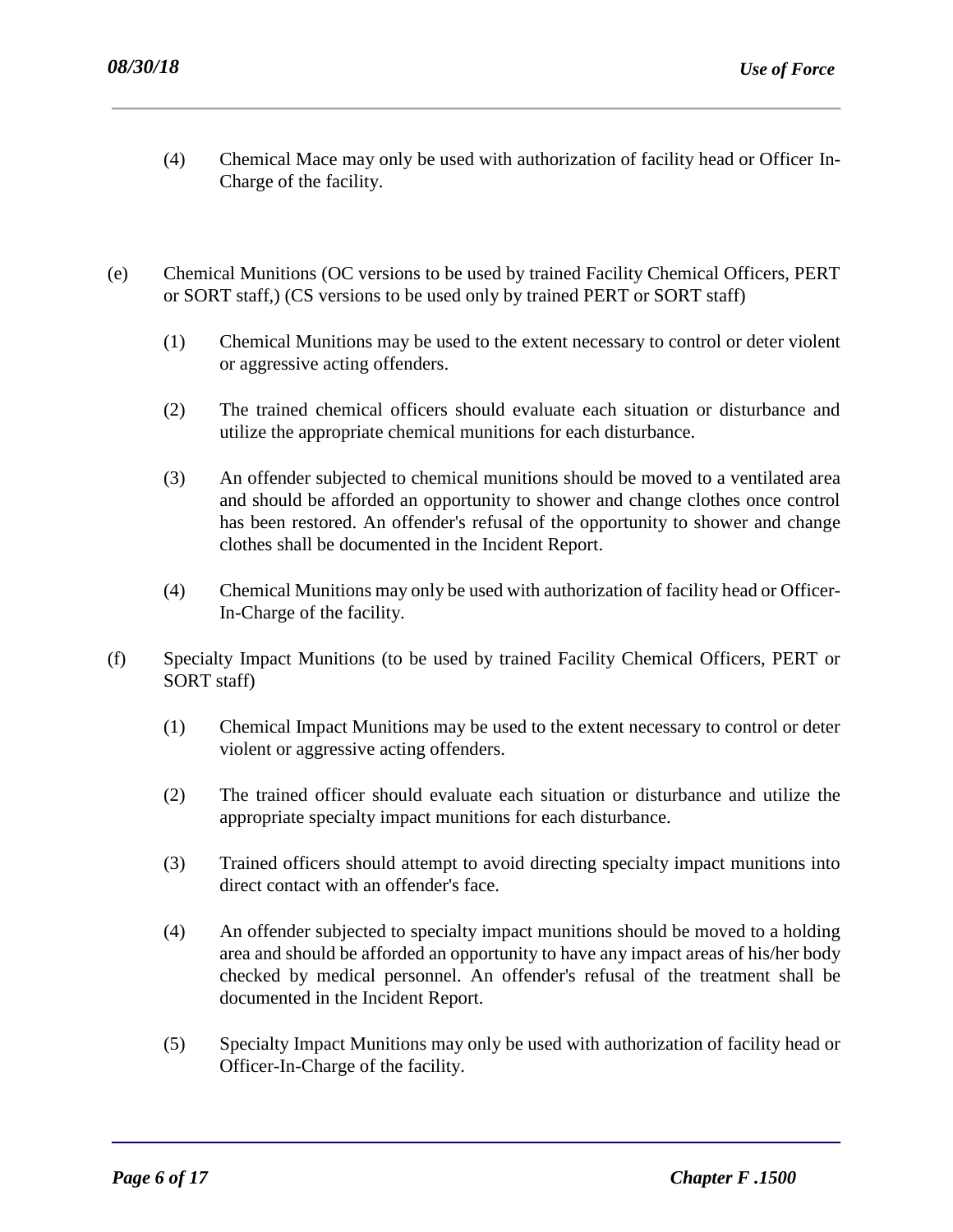- (g) Individual Control Devices (Expandable Baton, Rigid Baton)
	- (1) Individual control devices may be used to control violent or aggressive offenders.
	- (2) Intentional powered overhead strikes with a baton to vital areas are prohibited unless reasonably necessary to defend oneself or others from imminent threat of death or serious bodily injury. Vital areas include the head, throat, neck, solar
	- plexus, spine, kidneys, groin, or coccyx. However, in extreme circumstances, staff members are expected to use any means available to protect themselves from assault and injury.
- (h) Pregnant Offenders:
	- (1) An offender with a clinical diagnosis of pregnancy shall not be restrained by leg, waist, or ankle restraints. Wrist restraints may be used during any internal escort or external transport. These wrist restraints shall only be applied in the front and in such a way that the pregnant offender may be able to protect herself and the fetus in the event of a fall. This related to inmates not in labor or suspected labor and who are escorted out for Ultrasound Addiction Therapy for Pregnant Women or other routine services. The Associate Warden for Custody will be notified anytime an offender is transported externally for delivery.
	- (2) The following offenders should not be placed in any restraints, including wrist restraints, unless there are reasonable grounds to believe the offender presents an immediate, serious threat of hurting herself, staff, or others, including her fetus or child, or that she presents an immediate, credible risk of escape that cannot be reasonably contained through other methods:
		- (A)An offender who is in labor, which is defined as occurring at the onset of contractions;
		- (B) An offender who is delivering her baby;
		- (C) An offender who is identified by medical staff as in post-partum recuperation;
		- (D)An offender who is transported or housed in an outside medical facility for treating labor and delivery;
		- (E) An offender for induction once the intravenous line has been placed and the induction medication has been started;
		- (F) An offender who is being transported from the holding room to the Operating Room for C-section; or
		- (G)An offender during initial bonding with the newborn child, including nursing and skin to skin contact. If restraints are required, they should allow for the mother's safe handling of her infant.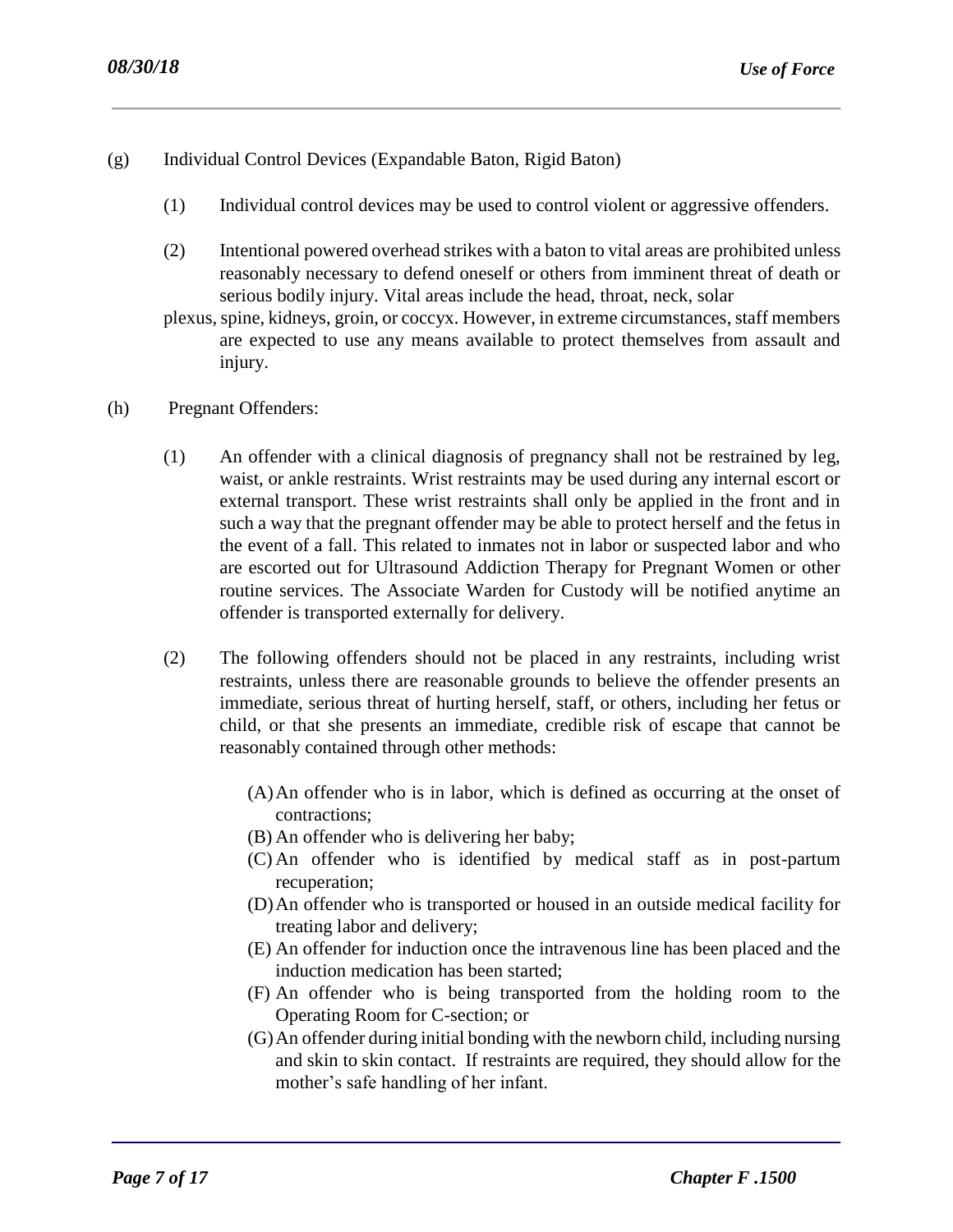- (3) When the use of restraints during labor occurs, officers must immediately notify the Associate Warden for Custody of the reasons why restraints were applied and an incident report must be completed.
- (4) Upon medical discharge, wrist restraints shall be applied for transport back to the correctional facility. Leg restraints may be applied when there are reasonable grounds to believe the offender presents an immediate, serious threat of hurting herself, staff, or others, or that she presents an immediate, credible risk of escape that cannot be reasonably contained through other methods.
- (5) Waist restraints shall not be used at any time during pregnancy or post-delivery, to include transport back to the facility.
- (i) Restraints for Behavioral Management
- (1) Four-point restraints may be used to control violent or unmanageable offenders who have demonstrated behavior that presents a significant risk of injury to self or others. Fourpoint restraints will not be used as punishment.

Interim steps such as handcuffs, waist chains, and leg cuffs may be used to attempt to control the offender before four point restraints are used. This may include the offender being placed in a cell in full restraints (but not secured to the bunk). If this method is used, it must be approved by the facility heard or his /her designee and the following procedures will be followed:

- (A) Staff will make rounds to visually observe the offender at least every 15 minutes
- (B) After every two hours, the offender will be given the opportunity to use the toilet and exercise his extremities. Partial or full release from restraints, depending on behavior, will occur at the two-hour point and at mealtimes.
- (C) Offenders will not be continued in this status after forty-eight (48) hours have elapsed. At this point, if appropriate behavior is not exhibited, the **OIC**  should contact the facility head or designee and begin [procedures for placement in four/five point restraints as specified in the next paragraph.

When an offender is placed in four/five point restraint (arms, head and legs secured), advance approval must be obtained from the facility head or designee. Subsequently, the health authority or designee must be notified to assess the offender's medical and mental health condition, and to advise whether, on the basis of serious danger to self or others, the offender should be placed in a medical/mental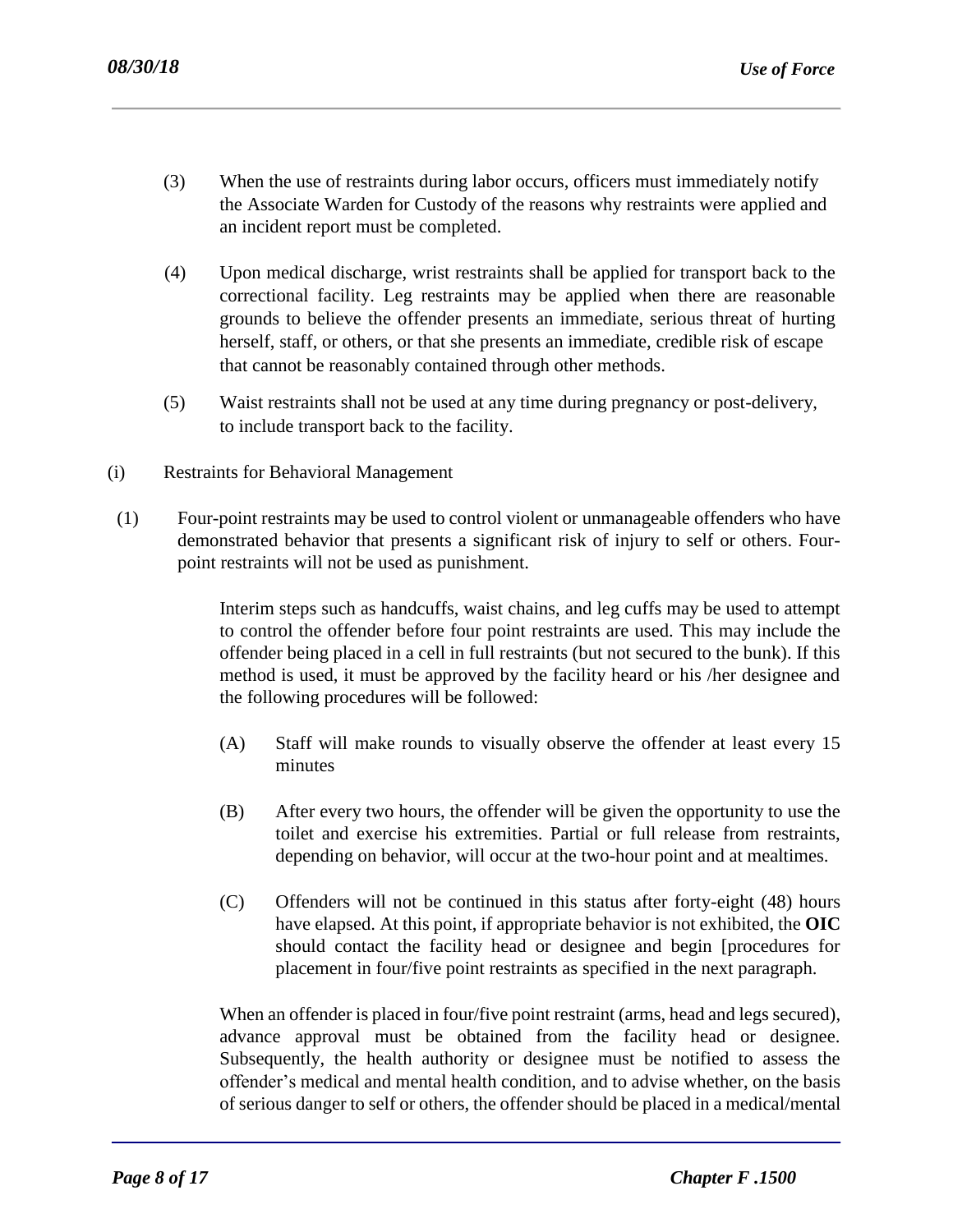health unit for emergency involuntary treatment with sedation and/or other medical management, as appropriate. If the offender is not transferred to a medical/mental health unit and is restrained in a four/five point position, the following minimum procedures will be followed:

- (A) Direct visual observation by staff must be continuous prior to obtaining approval from the health authority or designee;
- (B) Subsequent visual observation must be made at least every fifteen minutes; and,
- (C) Restraint procedures are in accordance with guidelines endorsed by the designated health authority.
- (2) Soft restraints must be used to restrain the offender unless:
	- (A) Such restraints have proven ineffective with respect to that offender, or
	- (B) Such restraints are proven ineffective during the initial application.
- (3) When using the four-point restraint method, the offender will be face up on the bed. Hands should be secured by the side, no higher than the person's sternum.
- (4) Medical and mental health staff must be advised when an offender is placed in four/five point restraints. A nurse or other qualified medical staff member must physically examine the offender as soon as possible after restraints have been applied to check on the offender's health condition. Medical staff must physically check on the offender's health condition at least once every four (4) hours to ensure the well-being of the offender.
- (5) Correctional staff will check the offender at fifteen (15) minute intervals or more frequently as directed by a qualified health professional, both to ensure that the restraints are not hampering circulation and for the general welfare of the offender.
- (6) A review of the offender's placement in four point restraints will be made by the OIC every two hours to determine if the restraints have had the calming effect and so that the offender may be released from the restraints (completely or lesser restraints) as soon as possible. The OIC must visually observe the offender to make this decision. The offender will be released at the earliest possible time that the offender, in the opinion of the OIC, no longer exhibits behavior that necessitates restraint. While the facility head or designee must approve placement of an offender in four point restraints, the OIC has the authority to remove the restraints.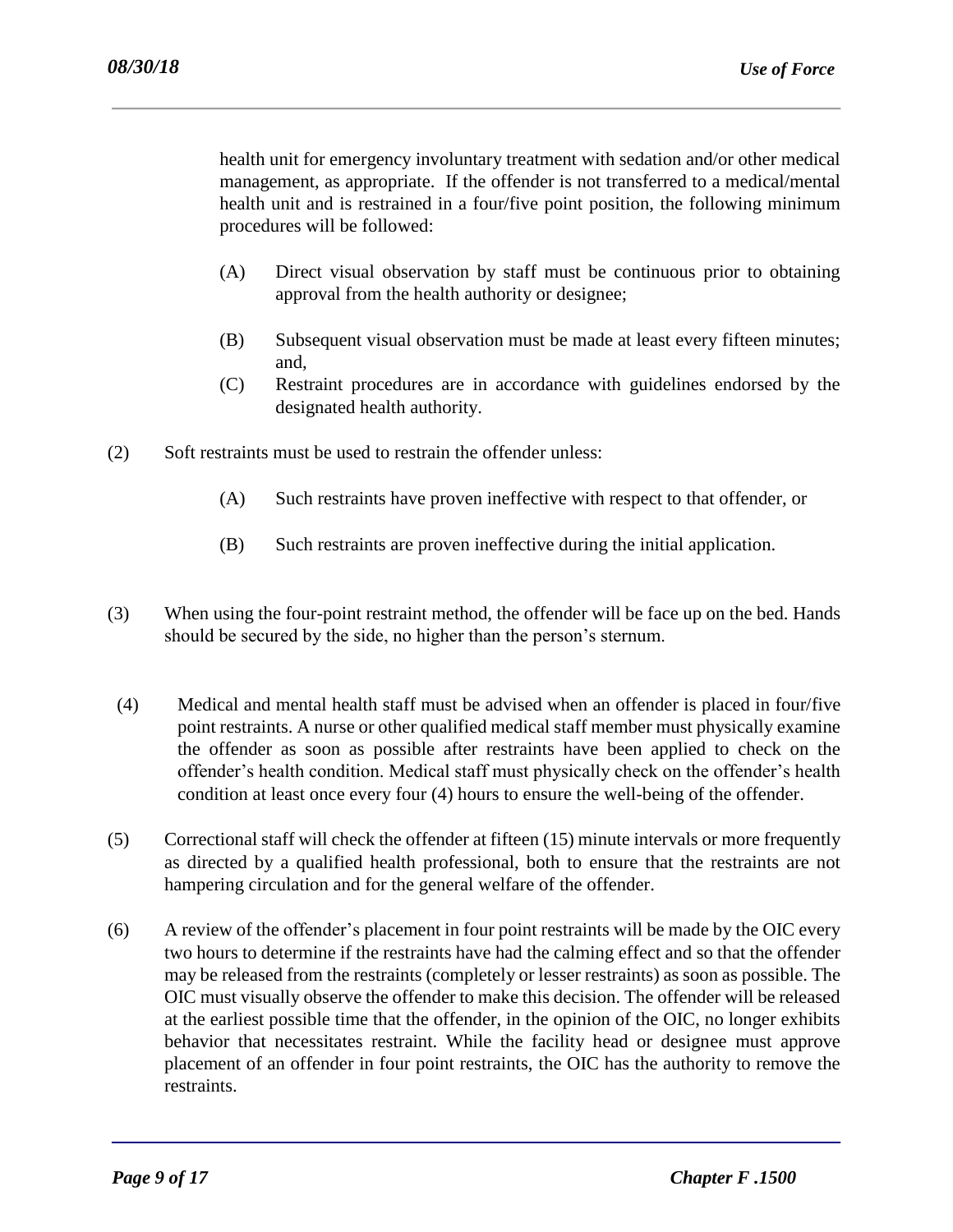- (7) At every two hour review, the offender will be afforded the opportunity to use the toilet and to exercise his extremities, unless the offender is continuing to actively resist or becomes violent while released from the restraints for this purpose. Partial or complete release from restraints at mealtime is also required unless the offender is continuing to actively resist or becomes violent when released from restraints for this purpose.
- (8) The Region Director or designee and the Division Duty Officer are notified if an offender is maintained in four point restraints for more than eight (8) hours.
- (9) Only facilities with 24 hour medical staffing and single-cells may place an offender in four point restraints. Restraint beyond 48 hours requires the approval of the Region Director or designee. Offenders continued in four point restraints beyond 48 hours will be transferred to Central Prison or NCCIW for housing and continuation of the procedure.
- (10) The use of therapeutic restraints as part of mental health treatment is outlined in the Health Care Procedures Manual.
- (11) This incident will be documented on the standard OPUS Incident Report. All custody checks on the offender will be documented on the DC-141. Checks by medical staff will be documented in the offender's medical records.
- (j) Restraints and Escorting Restrained Offenders

All offenders will have their hands restrained behind their back before being removed from their cell. The use of instruments of restraint, such as handcuffs, leg cuffs, waist chains, black boxes and soft restraints are used only with approval by the facility head or designee.

- (1) Instruments of restraint will be utilized only as a precaution against escape during transfer, prevent self-injury or injury to officers or third parties, and/or for medical or mental health reasons.
- (2) Offenders will be escorted with their hands restrained behind their back. Exceptions to this practice may be made for individual offenders by the facility head or his / her designee after thorough consultation with medical staff. As outlined in the Conditions of Confinement policy section, .1217 "Use of Restraint-Internal Movement/Control", additional restraints will be applied for control status offenders. Escorting staff will take care to protect the offender from falling or assault by other offenders, as well as protecting themselves and others from assaultive behavior by the offender. It is recommended that at least one certified officer escort a restrictive housing offender. When escorting a restrained offender up or down stairs or over uneven ground, the officer will control and guide the offender by placing his/her hand on the offender's upper arm and maintaining this form of control while the offender is escorted. This form of hands-on physical contact is not considered a use of force when carried out in escorting situations.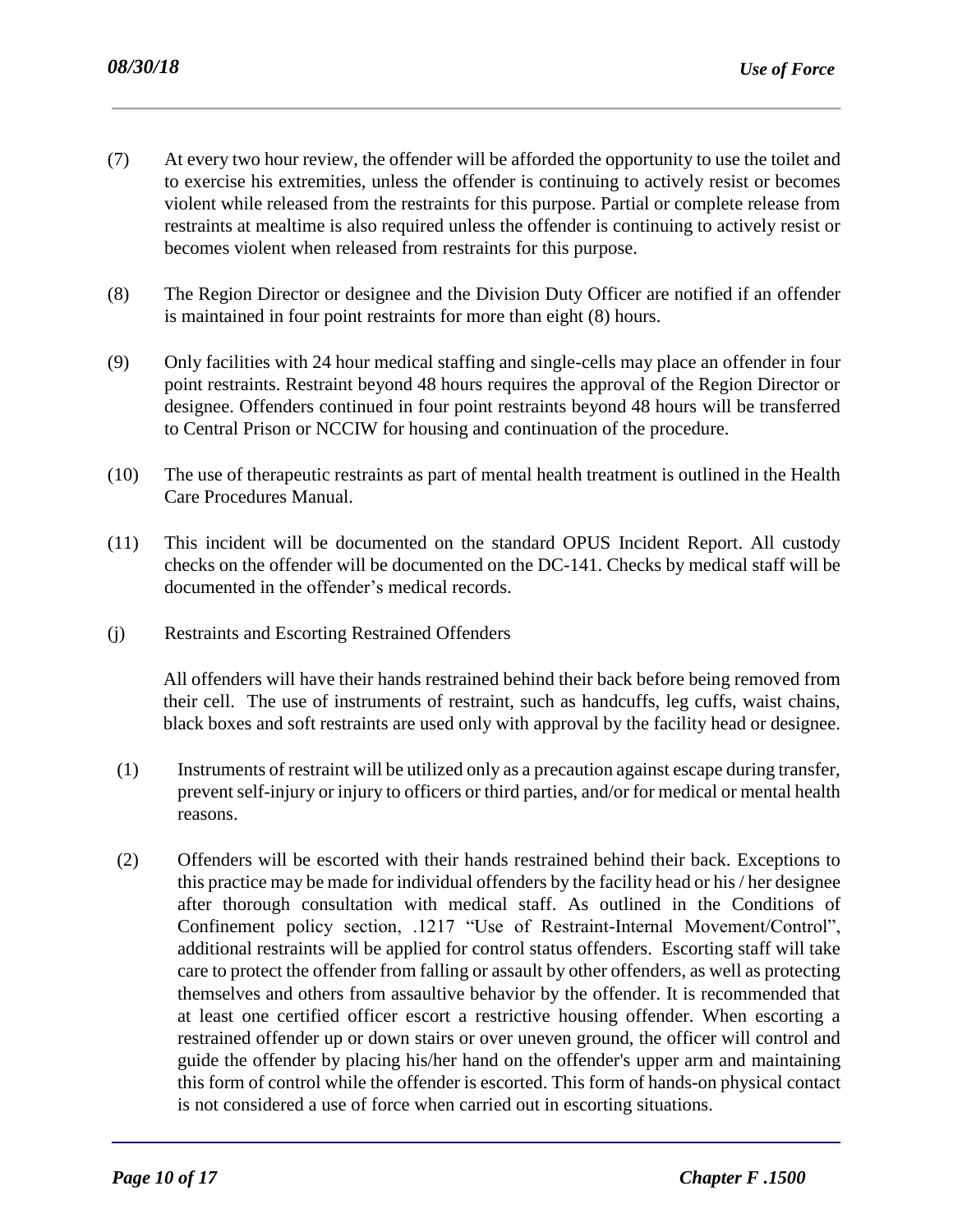(k) Tear Gas (to be used only by trained PERT or SORT staff)

Tear gas canisters and other tear gas weapons designed for crowd control will be used only if an exit is available to a ventilated area or can be made available to a ventilated area for the offenders following the return of control.

- (1) Affected offenders will be given the opportunity to shower and receive clean clothes once control has been established.
- (2) Only the facility head or Officer-In-Charge of the correctional facility may authorize the use of tear gas.
- (l) Firearms

The following policy governs the use of firearms, including the following:

- (1) Weapons are subject to stringent safety regulations and inspections.
- (2) Except in emergency situations, employees carrying firearms are assigned only to towers, gun walks, mobile patrols, transportation, outside hospital duty, and other positions that are inaccessible to offenders.
- (3) Employees supervising offenders outside the institution's perimeter follow specific procedures for ensuring the security of the weapons.
- (4) Employees are instructed to use deadly force only after other actions have been tried and found ineffective, unless the employee believes that a person's life is immediately threatened.

The use of firearms is authorized in the deadly force situations described in this section.

- (1) A felon offender who attempts to go over, under or through the interior perimeter fence or other perimeter barrier is subject to being fired upon to prevent escape.
- (2) In all situations involving the use of firearms, an officer's decision to fire is guided by consideration of physical characteristics and structures near the line of fire and safety concerns for the public, staff or other offenders who may be in the line of fire, taking into consideration the type of weapon used, the surrounding population and similar matters.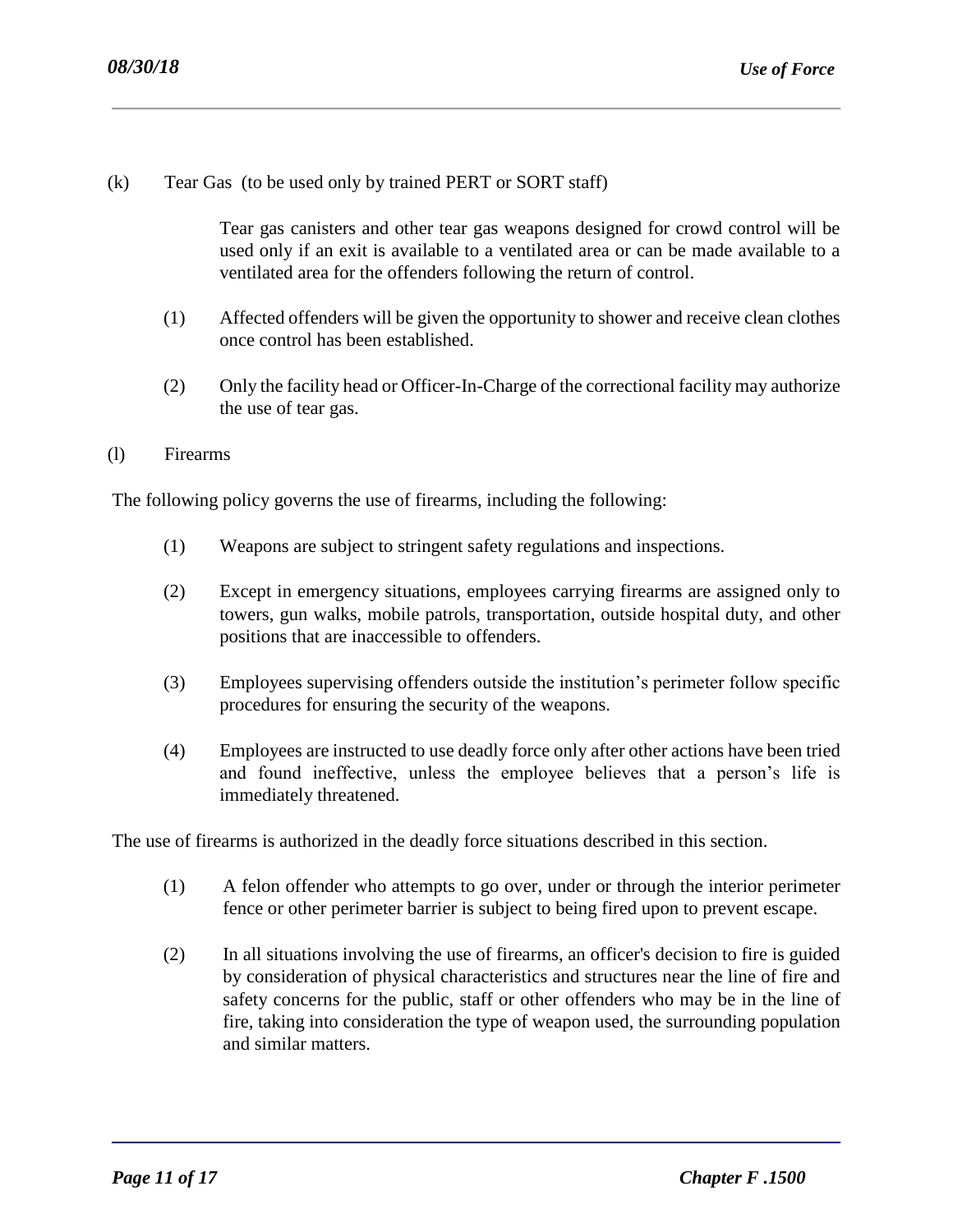- (3) In an emergency the Incident Commander may authorize the use of firearms to assure compliance with a lawful order when failure to comply jeopardizes the safety of the public, staff, or other offenders to the extent that serious injury or death is likely to occur. No firearms of any description shall be allowed at any time in a correctional facility except as directed by the Emergency Response Commander.
- (4) No firearm is to be left unattended or unsecured at any time or in any place accessible to the public or offenders, either directly or indirectly.
- (5) An officer should avoid firing warning shots but when good judgment dictates their use, care shall be taken to not injure other persons or property.
- (m) Authority to Detain
	- (1) Prisons staff may detain another person when the staff member has probable cause to believe that the individual to be detained has committed in his or her presence any of the following:
		- (A) A felony
		- (B) A breach of the peace
		- (C) A crime involving physical injury to another person
		- (D) A crime involving theft or destruction of property
	- (2) The detention must be in a reasonable manner considering the offense involved and the circumstances of the detention.
	- (3) The individual may not be detained any longer, than required to accomplish the earliest of the following:
		- (A) The determination that neither of the events described in section .1504(m) above has occurred.
		- (B) Surrender of the individual being detained to a law enforcement officer.
	- (4) A staff member who detains another person must immediately notify a law enforcement officer and must, unless the staff member releases the person pursuant to section .1504 (m) (3) (A) above, surrender the person to the law enforcement officer.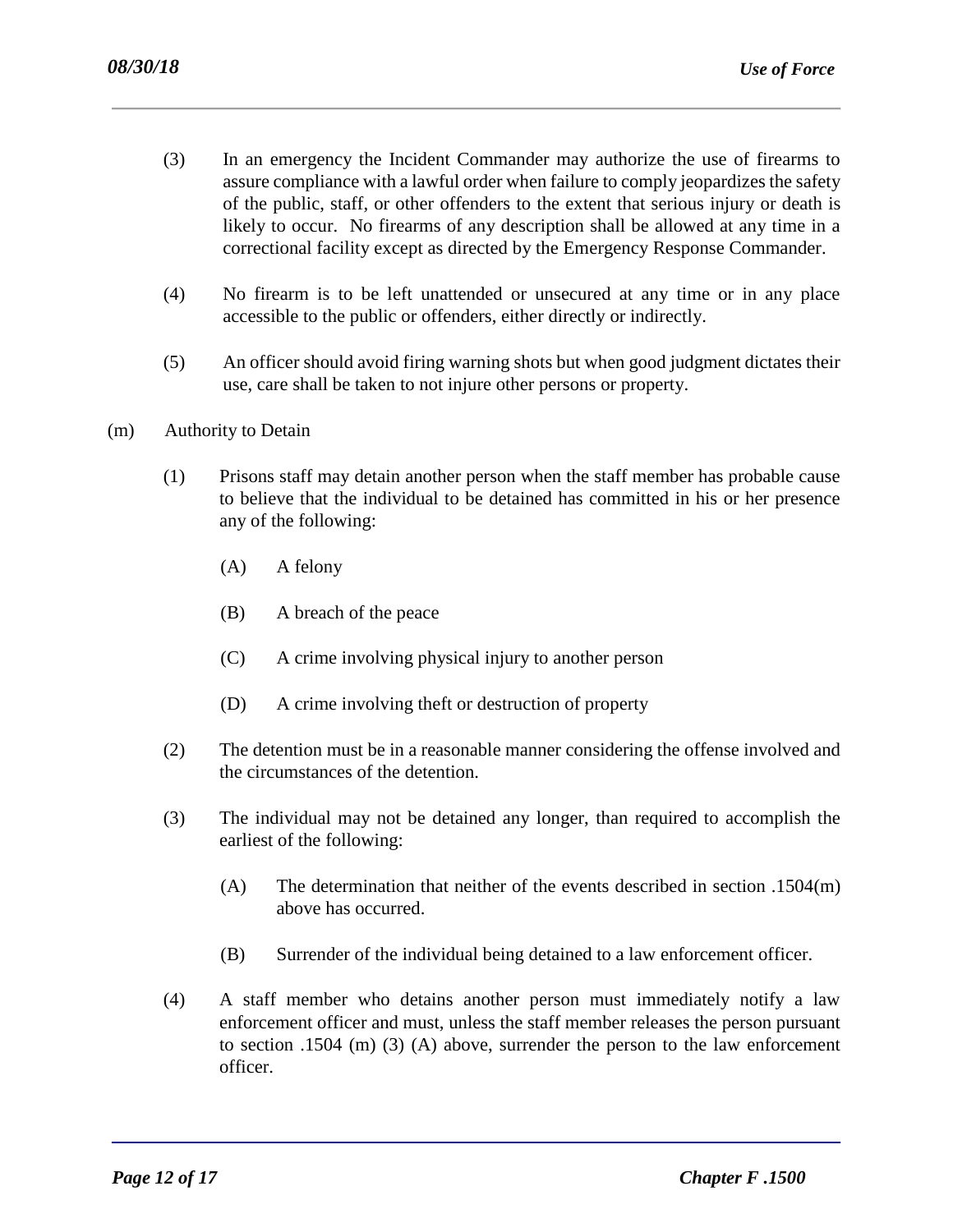(5) This section does not pertain to situations in which contraband is found on the person or in the personal effects of a visitor. Any such contraband should be confiscated and local law enforcement should be notified as appropriate. Reasonable efforts short of the use of force should be utilized to encourage the visitor to remain until local law enforcement authorities arrive. If the visitor refuses to remain, as much descriptive and informative data as can be accumulated by correctional staff regarding the identity of the visitor and direction of departure and method of departure, should be communicated to the local law enforcement officers.

### **.1505 MEDICAL RESPONSE**

- (a) As soon as possible after the cessation of a use of force incident the Officer-In-Charge will have each offender involved in the use of force incident medically screened. The Office-In-Charge will determine whether or not imminent immediate medical attention is required. All persons injured in an incident will receive immediate medical examination and treatment. Application of one or more of the following circumstances will require immediate medical treatment:
	- (1) The offender complains of injury;
	- (2) Staff observe any injury;
	- (3) Staff employed a firearm, pepper spray, chemical mace, a baton or any other device likely to cause injury; or
	- (4) The amount of force used has rendered the offender immobile, unconscious or unable to communicate.
- (b) If no trained medical staff is available at the facility and the Officer-In-Charge determines the offender requires immediate medical attention, the offender will be transported to an appropriate medical facility. The triage nurse shall be informed of the transport to the emergency room but will not provide a medical assessment.
- (c) If no trained medical staff is available at the facility and the Officer-In-Charge determines immediate medical attention is not required, the offender will be evaluated and provided treatment as necessary as soon as trained medical staff returns to duty.
- (d) Immediate medical treatment is required following a use of force incident. Photographs will be taken at the facility as soon as is possible after the completion of the medical screening that shows a full view of the offender's face and body in order to document the offender's physical condition. If the taking of the photograph to document the offender's physical condition causes a potential risk of injury to the staff or offender, then the Officer-In-Charge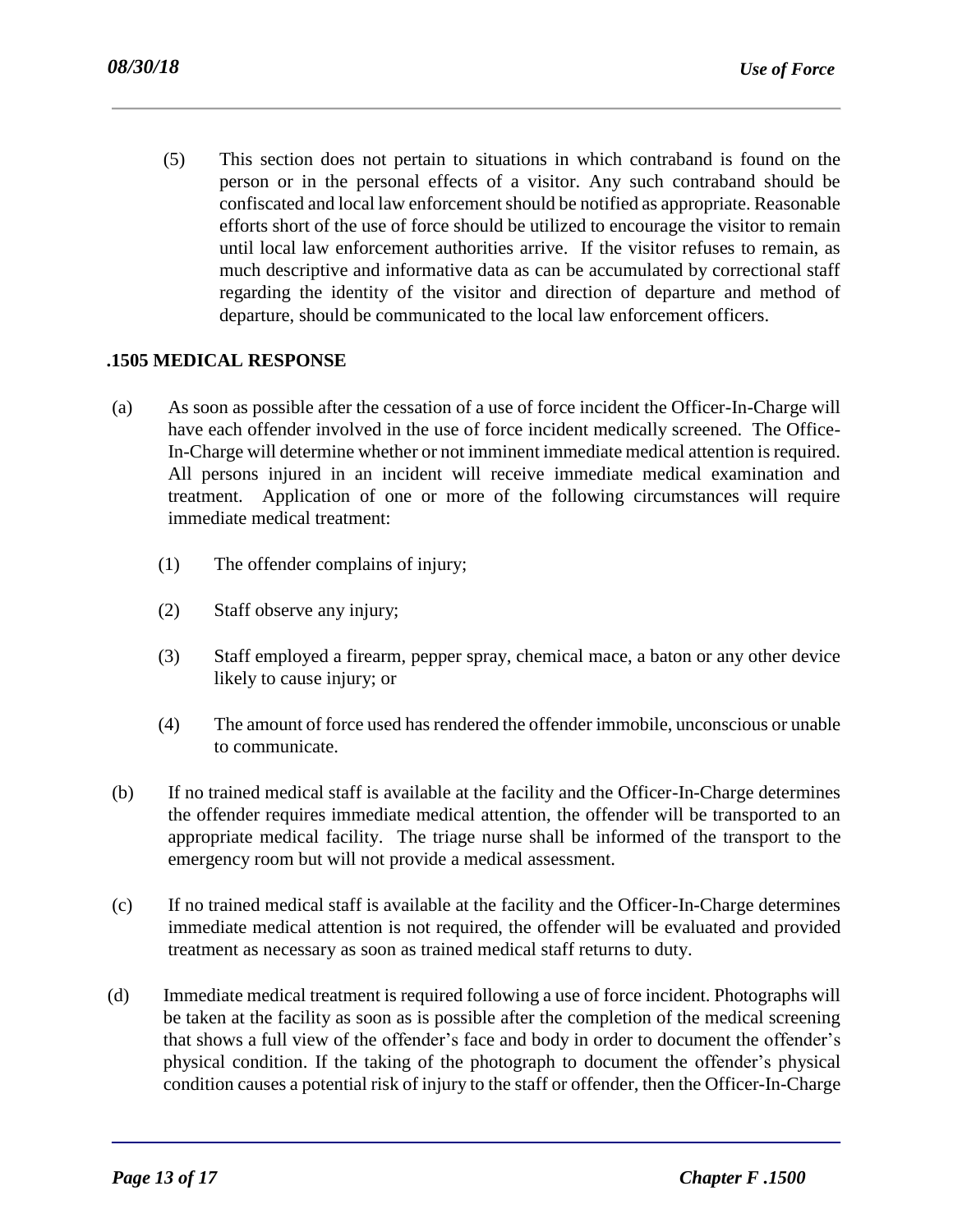shall determine that the photograph will not be taken and will document that determination on the Incident Report.

- (e) An offender's refusal of treatment shall be documented on both the Incident Report and the DC-442 Refusal of Treatment form with a copy of the DC-442 retained on file.
- (f) Any injury to staff will be evaluated, documented and treatment provided in accordance with Division of Prisons Health Care Procedures Sections 602 and 713.

### **.1506 REPORTING PROCEDURES**

Written reports are submitted to the facility head or designee no later that the conclusion of the tour of duty when any of the following occur: a discharge of a firearm or other weapon, use of chemical agents to control offenders, use of specialty impact munitions to control offenders, use of force to control offenders, offender(s) remain in restraints at the end of the shift.

- (a) Each correctional staff member involved in an incident requiring the use of force will immediately make a comprehensive report to the Officer-In-Charge of the facility. The report will include all relevant facts including the time and place of the incident, the names of all staff and offender participants and witnesses, specific nature, description, and duration of the use of force, and an explanation of the circumstances that made use of force necessary.
- (b) The Officer-In-Charge will report through the chain of command, or the Division Duty officer structure, any use of force incident involving firearms or any use of force resulting in serious injury to offenders or staff (See DOP Security Manual Section .0200, Reporting Procedures).
- (c) The Officer-In-Charge or designee will then investigate to determine whether the reports of the involved staff are accurate and complete and will order additional reports and information as necessary.
- (d) As part of the investigation, the Officer-In-Charge or designee shall:
	- 1. Obtain a statement from the involved offender to allow an explanation of the offender's version of the incident;
	- 2. Obtain statements from staff and offender witnesses;
	- 3. Review any facility video that displays any part of the incident pursuant to section .1507 of this policy.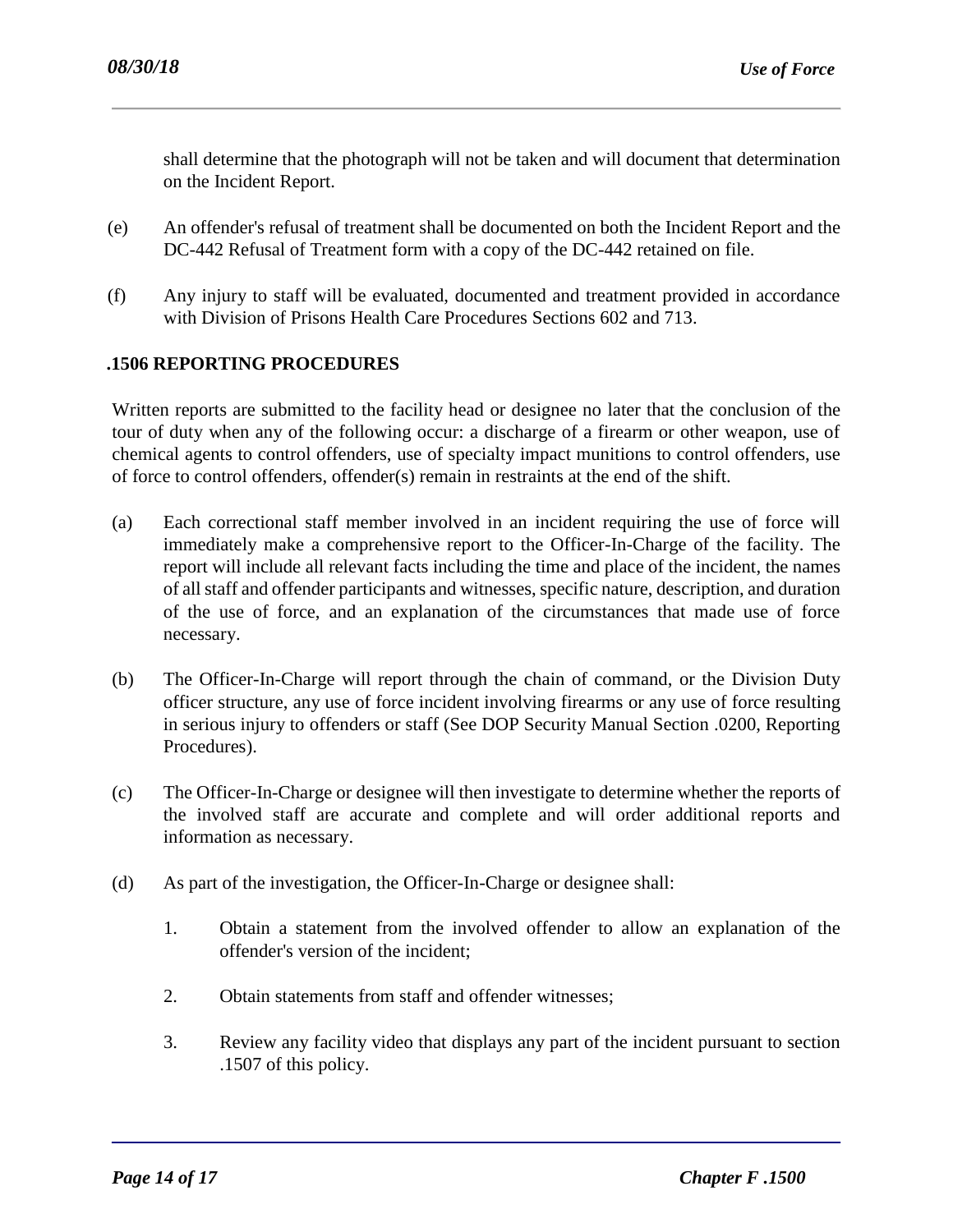- 4. Obtain a statement from the facility health authority or other medical personnel who examined or treated the offender and/or staff; and
- 5. Make a determination as to whether the force used was in accordance with this policy.
- (e) The Officer-In-Charge or designee will report the results of the investigation on the standard OPUS Incident Report, and submit the report through the chain of command to the Region Director. Written statements of all witnesses should be attached.
- (f) Incident Reports should be completed within five (5) working days. Extensions may be granted by the facility head.

# **.1507 VIDEO RECORDING OF USE OF FORCE INCIDENTS**

- (a) Facilities designated by the Director of Prisons will use video cameras to record anticipated use of force incidents.
- (b) The facility head shall issue Standard Operating Procedures governing the operation, viewing and maintenance of videotape records.
- (c) During an emergency response operation, the Emergency Response Commander may deviate from the requirements of this policy.
- (d) Facility procedures will be approved by the appropriate Region Director and will include the following requirements:
	- (1) A video recording shall be made of all incidents where correctional staff anticipates the use of physical force. The responsible supervisor or Officer-In-Charge shall be notified immediately of such an incident.
	- (2) A sufficient number of staff shall be trained in the use of video equipment to ensure 24-hour availability.
	- (3) A sufficient number of supervisors shall be designated as Incident Supervisors to direct the recording of anticipated use of force incidents.
	- (4) Prior to taking corrective action against the offender, each recording will begin with an on-camera conflict Resolution with the Shift OIS, Confrontation Avoidance by the Incident Supervisor followed by a briefing of the staff by the Incident Supervisor regarding what is to take place. (refer to Security Manual Section .0800)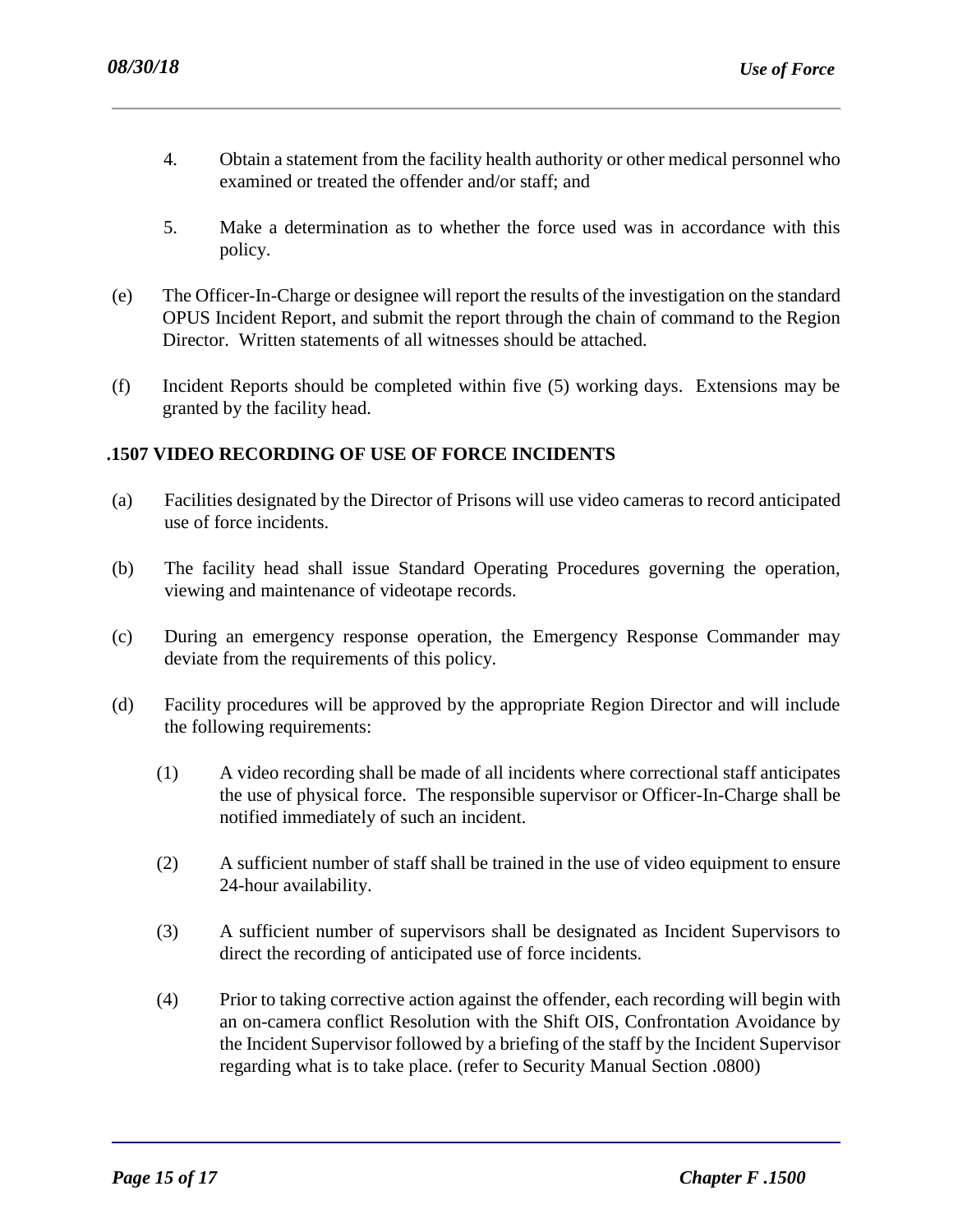- (5) The audio/video recording of Anticipated Use of Force Incidents is of extreme importance. The recording should start when the Conflict Resolution begins and should continue without interruption until the Anticipated Use of Force Incident is complete, up to and including the Concluding Statement stage.
- (6) The camera operator shall videotape the offender to include full view of the offender's face and body, immediately following the Use of Force in order to document the offender's physical condition, including injury, if any. If the filming to document the offender's physical condition causes a potential risk of injury to the staff or offender, then the responsible supervisor or Officer-In-Charge shall determine that the filming will not occur and will document that determination on the video recording and in the Incident Report.
- (7) Any refusal by the offender to have his or her physical condition documented by video recording immediately following the conclusion of the Use of Force shall be recorded as part of the Concluding Statement and documented on the Incident Report.
- (e) Video Tape Records Maintenance and Use:
	- (1) All videotape recordings will be documented by the Incident Supervisor on form DC-422A.
	- (2) All video tape recordings of use of force incidents will be transcribed to a master video, documented on a master tape ledger, and maintained for five (5) years. No master tape will be disposed of without consultation with the Attorney General's Office to determine if the tape should be preserved for litigation purposes.
	- (3) Viewing of videotapes will be for the purposes of investigation and other official departmental uses.
	- (4) Any requests made to view or use video recordings shall be submitted to the facility head who shall recommend approval/disapproval and submit through their chain of command. The Director of Prisons or designee shall make the final decision regarding the viewing or use of video recordings by any persons for reasons other than internal investigations and official business outside Prisons.

\_\_\_\_\_\_\_\_\_\_\_\_\_\_\_\_\_\_\_\_\_\_\_\_\_\_\_ \_\_\_\_\_\_\_\_\_

K. & fanter

08/30/2018

Director of Prisons Date **Director** of Prisons Date **D**